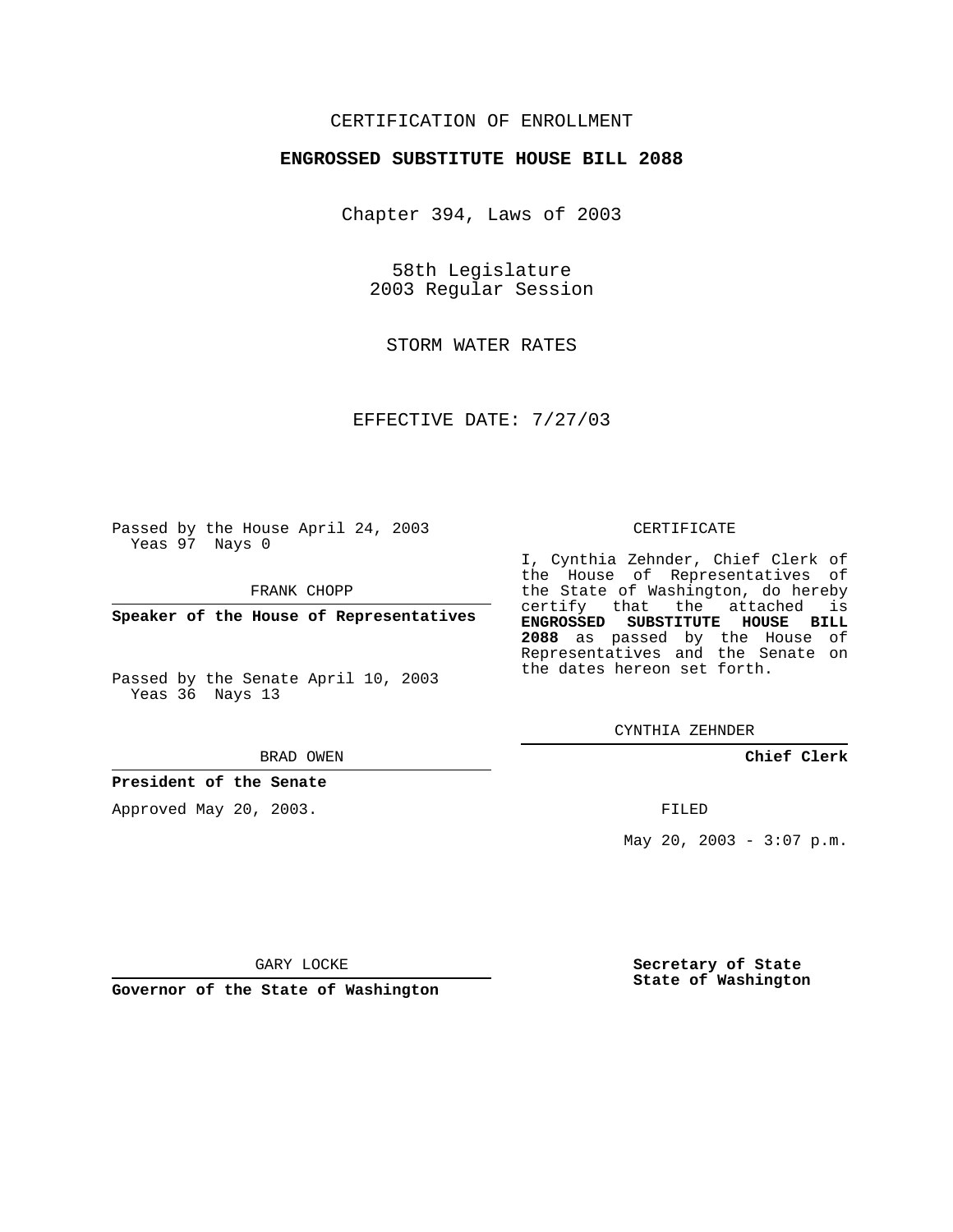# **ENGROSSED SUBSTITUTE HOUSE BILL 2088** \_\_\_\_\_\_\_\_\_\_\_\_\_\_\_\_\_\_\_\_\_\_\_\_\_\_\_\_\_\_\_\_\_\_\_\_\_\_\_\_\_\_\_\_\_

\_\_\_\_\_\_\_\_\_\_\_\_\_\_\_\_\_\_\_\_\_\_\_\_\_\_\_\_\_\_\_\_\_\_\_\_\_\_\_\_\_\_\_\_\_

AS AMENDED BY THE SENATE

Passed Legislature - 2003 Regular Session

## **State of Washington 58th Legislature 2003 Regular Session**

**By** House Committee on Agriculture & Natural Resources (originally sponsored by Representatives Schoesler, Chandler and Linville)

READ FIRST TIME 03/05/03.

 1 AN ACT Relating to storm water rates and charges; and amending RCW 2 35.67.020, 35.92.020, 36.89.080, 36.94.140, 57.08.005, 57.08.081, 3 84.33.210, and 86.15.160.

4 BE IT ENACTED BY THE LEGISLATURE OF THE STATE OF WASHINGTON:

 5 **Sec. 1.** RCW 35.67.020 and 1997 c 447 s 8 are each amended to read 6 as follows:

 (1) Every city and town may construct, condemn and purchase, acquire, add to, maintain, conduct, and operate systems of sewerage and systems and plants for refuse collection and disposal together with additions, extensions, and betterments thereto, within and without its 11 limits((<del>, with</del>)). Every city and town has full jurisdiction and 12 authority to manage, regulate, and control them and, except as provided 13 in subsection (3) of this section, to fix, alter, regulate, and control the rates and charges for their use.

15 (2) Subject to subsection (3) of this section, the rates charged under this section must be uniform for the same class of customers or service and facilities furnished. In classifying customers served or service and facilities furnished by such system of sewerage, the city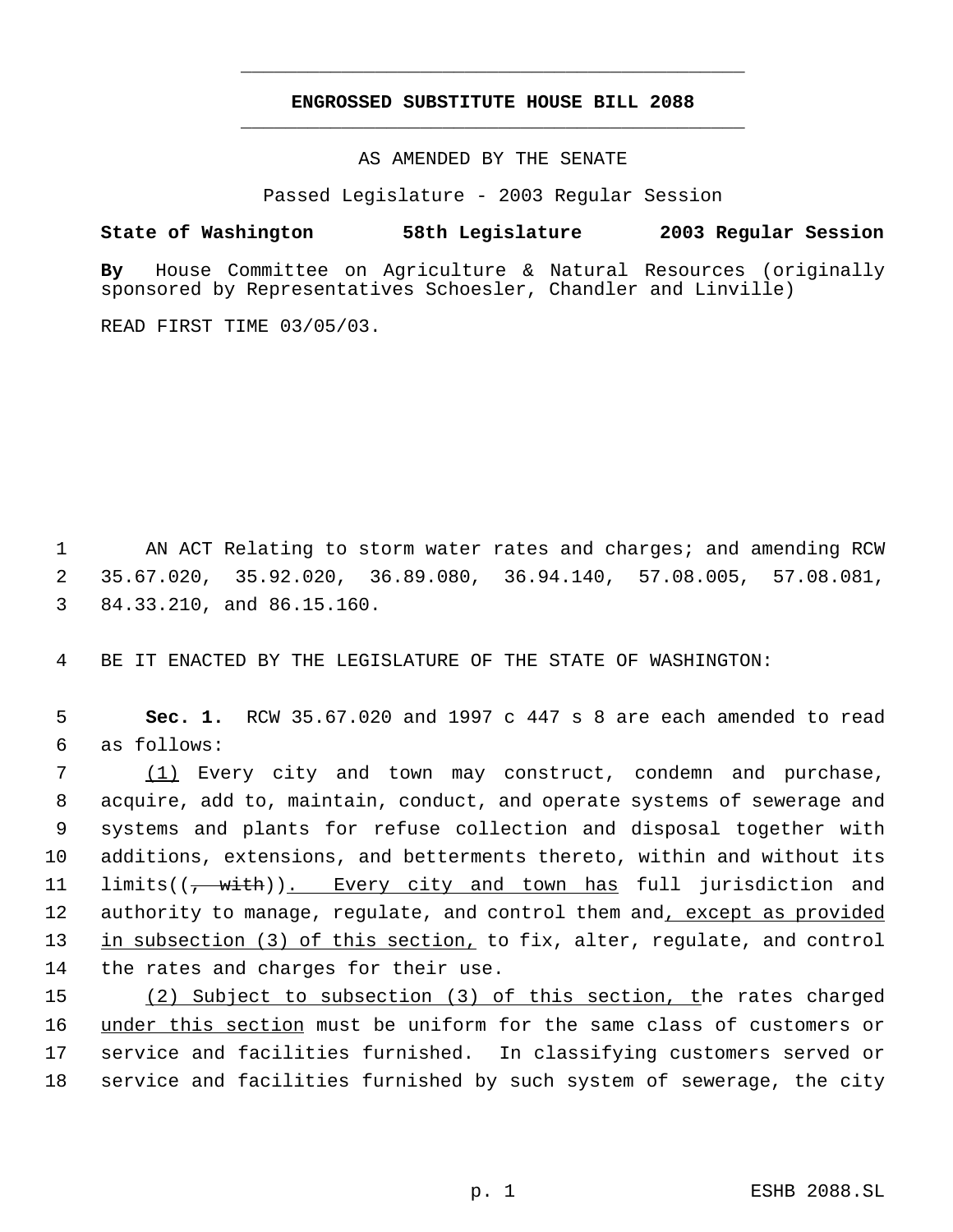or town legislative body may in its discretion consider any or all of the following factors:

 (( $(\frac{1}{2})$ ) (a) The difference in cost of service and facilities to the various customers;

5  $((+2))$  (b) The location of the various customers within and without the city or town;

7  $((+3))$   $(c)$  The difference in cost of maintenance, operation, 8 repair, and replacement of the various parts of the system;

9 ( $(\frac{4}{4})$ ) (d) The different character of the service and facilities furnished various customers;

11  $((+5))$  (e) The quantity and quality of the sewage delivered and the time of its delivery;

13  $((+6))$  ( $f$ ) The achievement of water conservation goals and the 14 discouragement of wasteful water use practices;

15  $((+7))$  (q) Capital contributions made to the system, including but not limited to, assessments;

17  $((+8))$  (h) The nonprofit public benefit status, as defined in RCW 24.03.490, of the land user; and

19  $((+9)^i)$  (i) Any other matters which present a reasonable difference as a ground for distinction.

 (3) The rate a city or town may charge under this section for storm or surface water sewer systems or the portion of the rate allocable to 23 the storm or surface water sewer system of combined sanitary sewage and 24 storm or surface water sewer systems shall be reduced by a minimum of ten percent for any new or remodeled commercial building that utilizes 26 a permissive rainwater harvesting system. Rainwater harvesting systems shall be properly sized to utilize the available roof surface of the building. The jurisdiction shall consider rate reductions in excess of ten percent dependent upon the amount of rainwater harvested.

 (4) Rates or charges for on-site inspection and maintenance services may not be imposed under this chapter on the development, construction, or reconstruction of property.

 (5) A city or town may provide assistance to aid low-income persons in connection with services provided under this chapter.

 (6) Under this chapter, after July 1, 1998, any requirements for pumping the septic tank of an on-site sewage system should be based, among other things, on actual measurement of accumulation of sludge and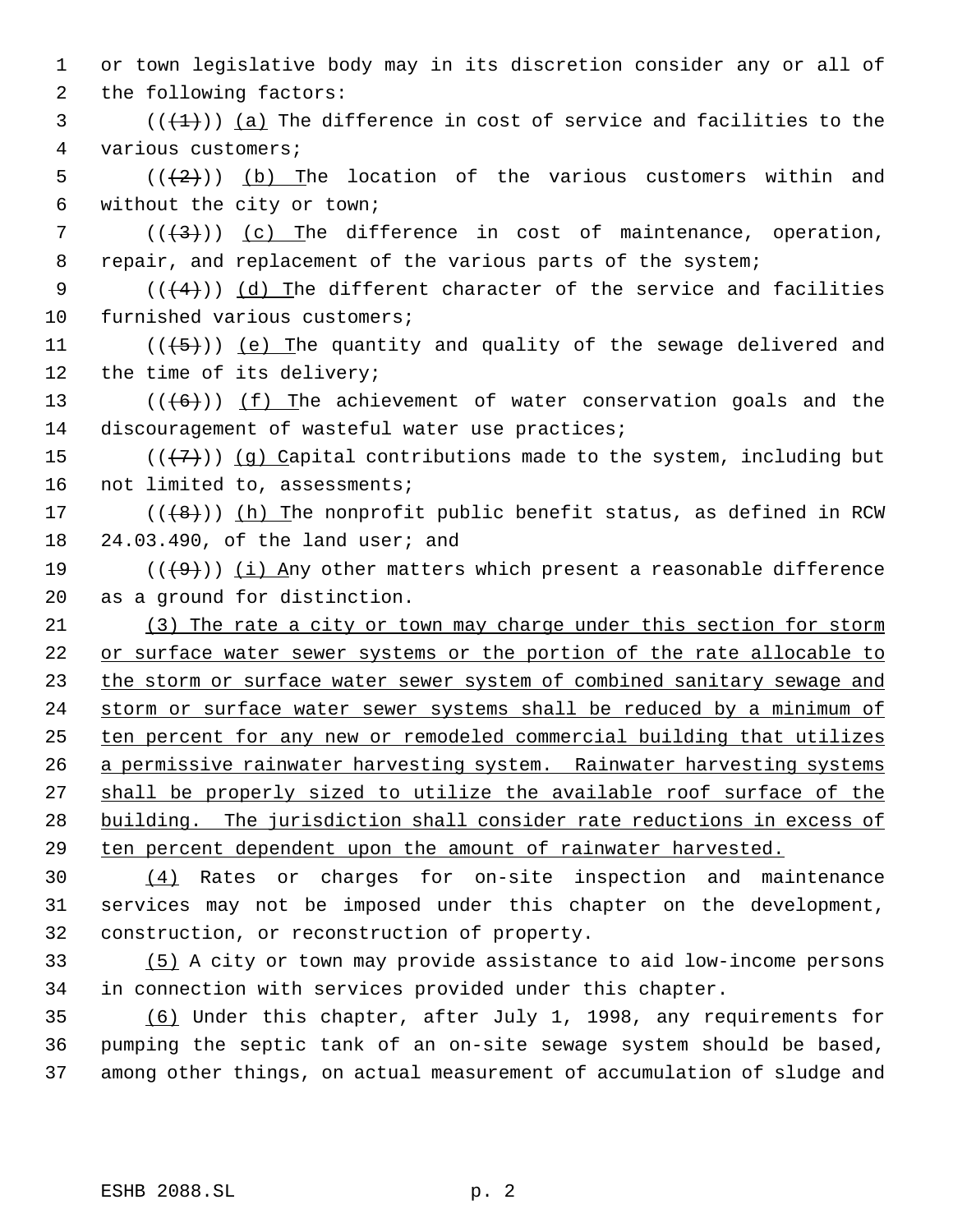scum by a trained inspector, trained owner's agent, or trained owner. Training must occur in a program approved by the state board of health or by a local health officer.

 (7) Before adopting on-site inspection and maintenance utility services, or incorporating residences into an on-site inspection and maintenance or sewer utility under this chapter, notification must be provided, prior to the applicable public hearing, to all residences within the proposed service area that have on-site systems permitted by the local health officer. The notice must clearly state that the residence is within the proposed service area and must provide information on estimated rates or charges that may be imposed for the service.

 (8) A city or town shall not provide on-site sewage system inspection, pumping services, or other maintenance or repair services under this section using city or town employees unless the on-site system is connected by a publicly owned collection system to the city or town's sewerage system, and the on-site system represents the first step in the sewage disposal process. Nothing in this section shall affect the authority of state or local health officers to carry out their responsibilities under any other applicable law.

 **Sec. 2.** RCW 35.92.020 and 1997 c 447 s 9 are each amended to read as follows:

23 (1) A city or town may construct, condemn and purchase, purchase, acquire, add to, alter, maintain, and operate systems, plants, sites, or other facilities of sewerage as defined in RCW 35.67.010, or solid 26 waste handling as defined by RCW 70.95.030( $(\frac{\pi}{1})$ . A city or town 27 shall have full authority to manage, regulate, operate, control, and, except as provided in subsection (3) of this section, to fix the price of service and facilities of those systems, plants, sites, or other facilities within and without the limits of the city or town.

 (2) Subject to subsection (3) of this section, the rates charged shall be uniform for the same class of customers or service and facilities. In classifying customers served or service and facilities furnished by a system or systems of sewerage, the legislative authority of the city or town may in its discretion consider any or all of the following factors: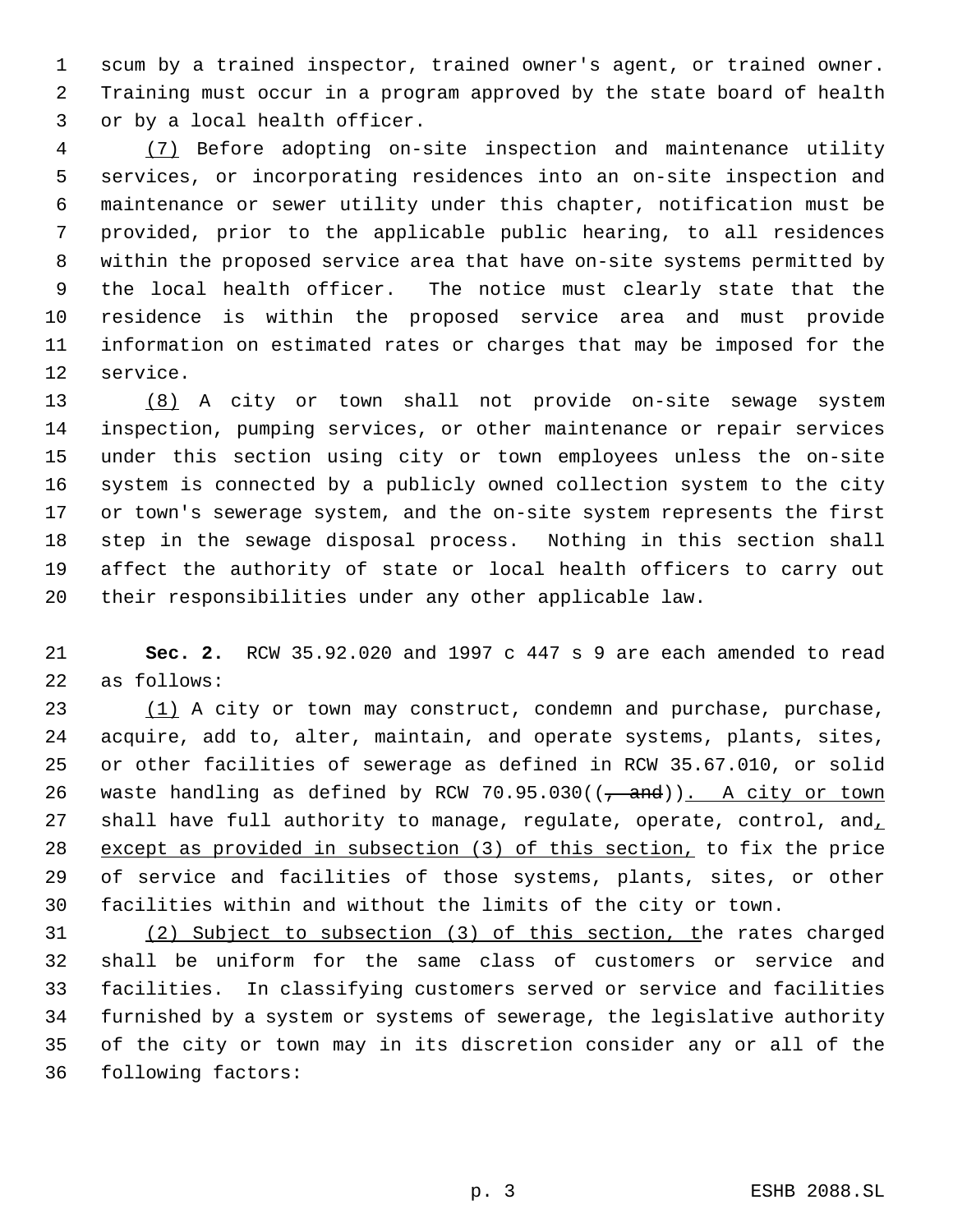1  $((+1))$   $(a)$  The difference in cost of service and facilities to 2 customers;

 (( $(2)$ )) (b) The location of customers within and without the city or town;

5  $((+3))$   $(c)$  The difference in cost of maintenance, operation, repair, and replacement of the parts of the system;

 $((4+))$  (d) The different character of the service and facilities furnished to customers;

 $((+5))$  (e) The quantity and quality of the sewage delivered and the time of its delivery;

11  $((+6))$   $(f)$  Capital contributions made to the systems, plants, 12 sites, or other facilities, including but not limited to, assessments; 13 ( $(\langle 7\rangle)$ ) (g) The nonprofit public benefit status, as defined in RCW 24.03.490, of the land user; and

15  $((+8))$  (h) Any other factors that present a reasonable difference as a ground for distinction.

17 (3) The rate a city or town may charge under this section for storm or surface water sewer systems or the portion of the rate allocable to 19 the storm or surface water sewer system of combined sanitary sewage and 20 storm or surface water sewer systems shall be reduced by a minimum of ten percent for any new or remodeled commercial building that utilizes 22 a permissive rainwater harvesting system. Rainwater harvesting systems shall be properly sized to utilize the available roof surface of the building. The jurisdiction shall consider rate reductions in excess of ten percent dependent upon the amount of rainwater harvested.

 (4) Rates or charges for on-site inspection and maintenance services may not be imposed under this chapter on the development, construction, or reconstruction of property.

 (5) A city or town may provide assistance to aid low-income persons in connection with services provided under this chapter.

 (6) Under this chapter, after July 1, 1998, any requirements for pumping the septic tank of an on-site sewage system should be based, among other things, on actual measurement of accumulation of sludge and scum by a trained inspector, trained owner's agent, or trained owner. Training must occur in a program approved by the state board of health or by a local health officer.

 (7) Before adopting on-site inspection and maintenance utility services, or incorporating residences into an on-site inspection and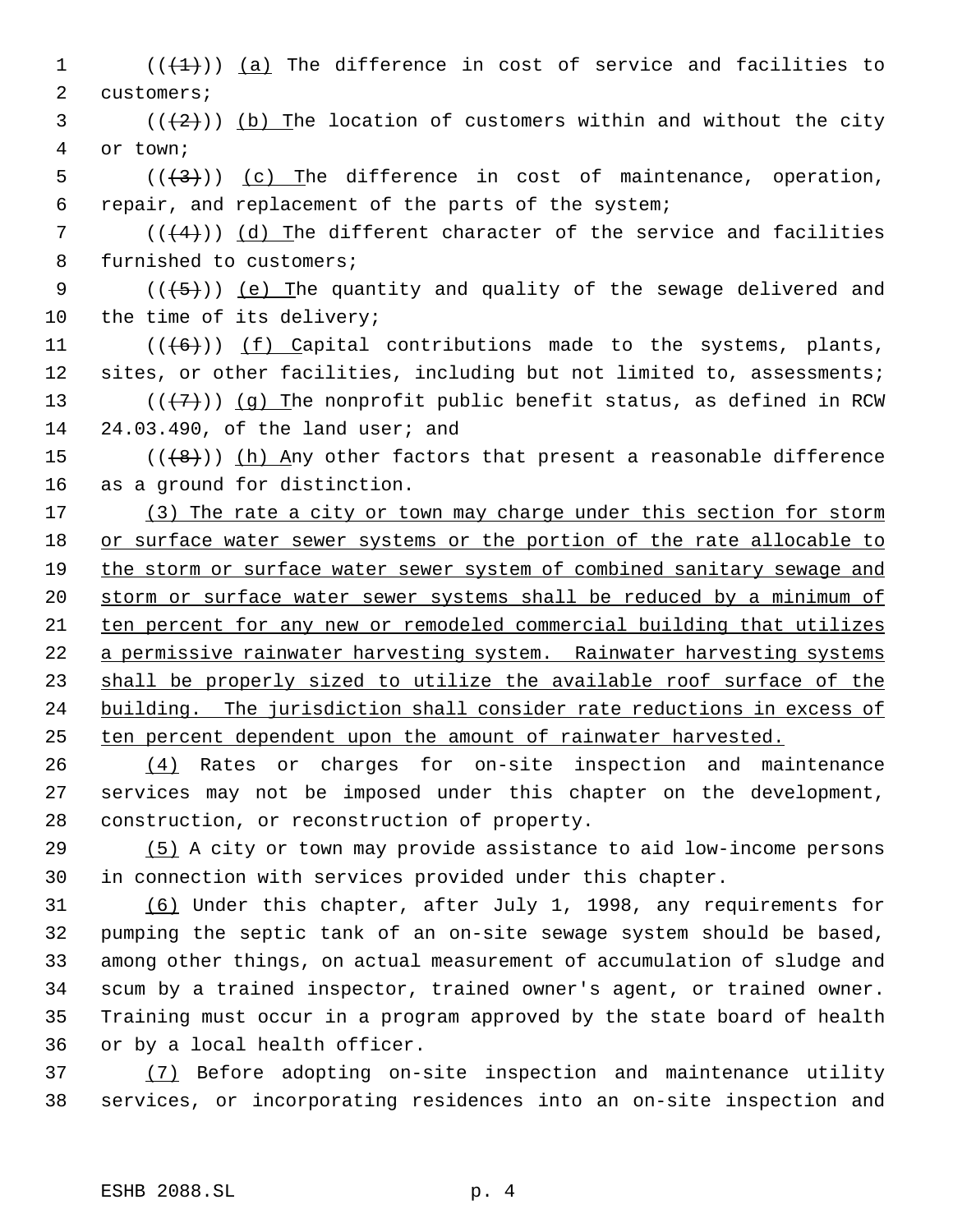maintenance or sewer utility under this chapter, notification must be provided, prior to the applicable public hearing, to all residences within the proposed service area that have on-site systems permitted by the local health officer. The notice must clearly state that the residence is within the proposed service area and must provide information on estimated rates or charges that may be imposed for the service.

 (8) A city or town shall not provide on-site sewage system inspection, pumping services, or other maintenance or repair services under this section using city or town employees unless the on-site system is connected by a publicly owned collection system to the city or town's sewerage system, and the on-site system represents the first step in the sewage disposal process. Nothing in this section shall affect the authority of state or local health officers to carry out their responsibilities under any other applicable law.

 **Sec. 3.** RCW 36.89.080 and 1998 c 74 s 1 are each amended to read as follows:

 (1) Subject to subsections (2) and (3) of this section, any county legislative authority may provide by resolution for revenues by fixing rates and charges for the furnishing of service to those served or receiving benefits or to be served or to receive benefits from any storm water control facility or contributing to an increase of surface water runoff. In fixing rates and charges, the county legislative authority may in its discretion consider:

25  $((+1))$  (a) Services furnished or to be furnished;

26  $((+2)^{n})$  (b) Benefits received or to be received;

27  $((+3))$   $(c)$  The character and use of land or its water runoff characteristics;

29 ( $($  $($  $($  $+$  $4$  $)$ )  $(d)$  The nonprofit public benefit status, as defined in RCW 24.03.490, of the land user;

 (( $\left(\frac{5}{7}\right)$ ) (e) Income level of persons served or provided benefits under this chapter, including senior citizens and disabled persons; or 33 ( $(\langle 6 \rangle)$ ) (f) Any other matters which present a reasonable difference as a ground for distinction.

 (2) The rate a county may charge under this section for storm water control facilities shall be reduced by a minimum of ten percent for any new or remodeled commercial building that utilizes a permissive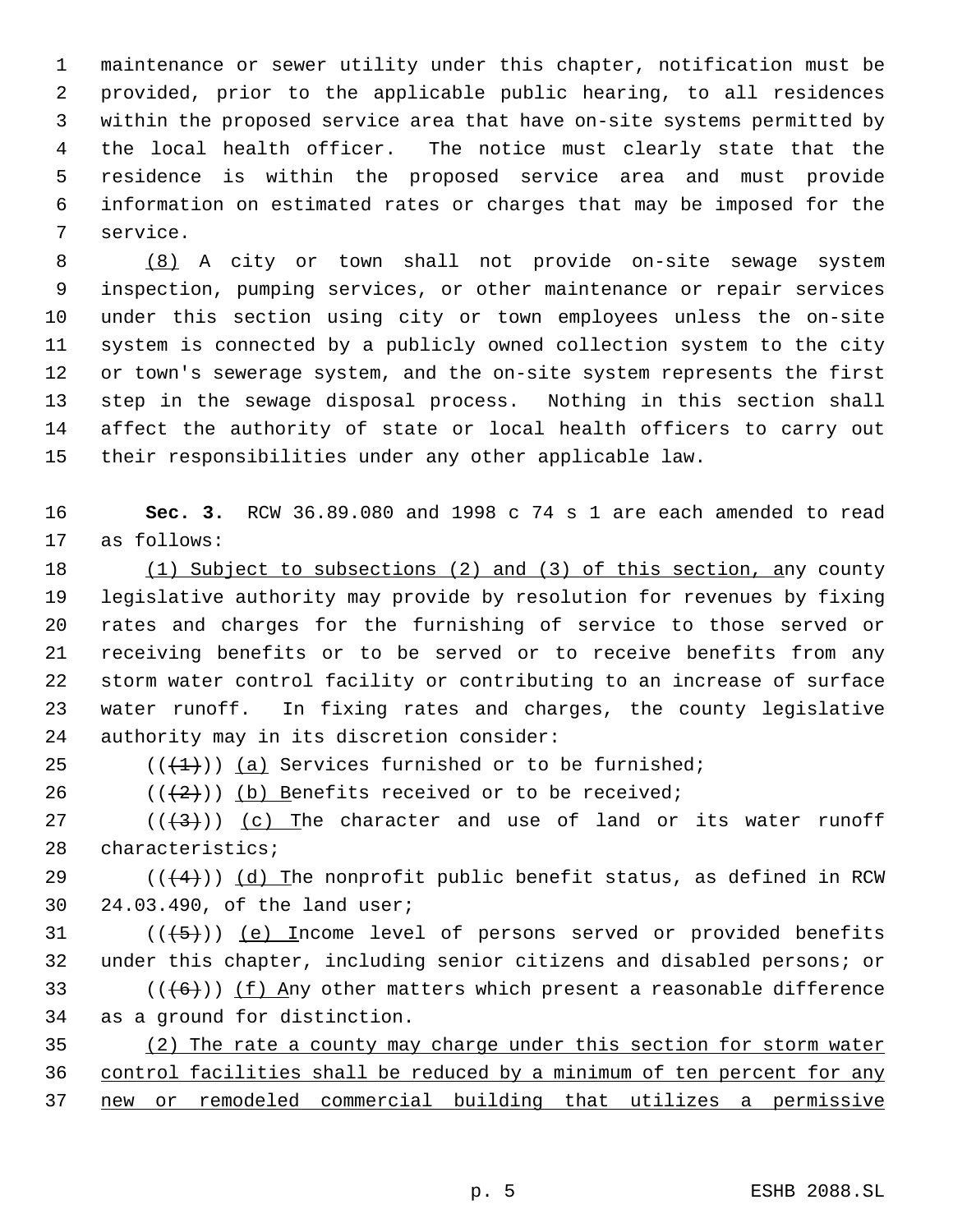1 rainwater harvesting system. Rainwater harvesting systems shall be properly sized to utilize the available roof surface of the building. 3 The jurisdiction shall consider rate reductions in excess of ten 4 percent dependent upon the amount of rainwater harvested.

 (3) Rates and charges authorized under this section may not be imposed on lands taxed as forest land under chapter 84.33 RCW or as timber land under chapter 84.34 RCW.

8 (4) The service charges and rates collected shall be deposited in a special fund or funds in the county treasury to be used only for the purpose of paying all or any part of the cost and expense of maintaining and operating storm water control facilities, all or any part of the cost and expense of planning, designing, establishing, acquiring, developing, constructing and improving any of such facilities, or to pay or secure the payment of all or any portion of any issue of general obligation or revenue bonds issued for such purpose.

 **Sec. 4.** RCW 36.94.140 and 1997 c 447 s 12 are each amended to read as follows:

19 (1) Every county, in the operation of a system of sewerage and/or water, shall have full jurisdiction and authority to manage, regulate, 21 and control it ((and)). Except as provided in subsection (3) of this section, every county shall have full jurisdiction and authority to fix, alter, regulate, and control the rates and charges for the service and facilities to those to whom such service and facilities are available, and to levy charges for connection to the system.

 (2) The rates for availability of service and facilities, and connection charges so charged must be uniform for the same class of customers or service and facility. In classifying customers served, service furnished or made available by such system of sewerage and/or water, or the connection charges, the county legislative authority may consider any or all of the following factors:

32  $((+1))$  (a) The difference in cost of service to the various customers within or without the area;

34  $((+2))$  (b) The difference in cost of maintenance, operation, repair and replacement of the various parts of the systems;

36  $((+3))$  (c) The different character of the service and facilities furnished various customers;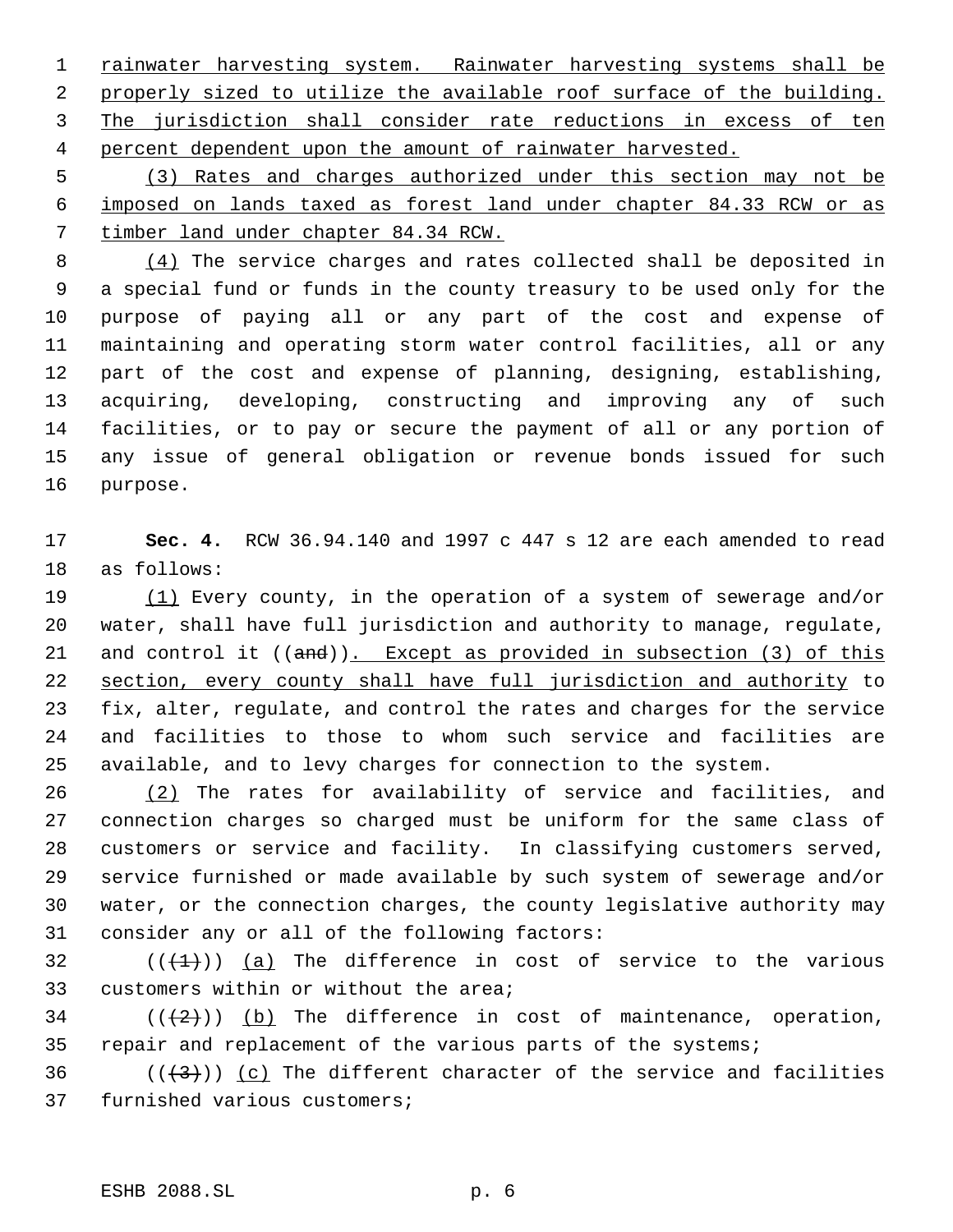1  $((+4))$   $(d)$  The quantity and quality of the sewage and/or water 2 delivered and the time of its delivery;

 $(1+5)$ ) (e) Capital contributions made to the system or systems, including, but not limited to, assessments;

 $((+6))$  (f) The cost of acquiring the system or portions of the system in making system improvements necessary for the public health and safety;

8 ( $(\overline{7})$ ) (g) The nonprofit public benefit status, as defined in RCW 24.03.490, of the land user; and

 $((\{8\})$  (h) Any other matters which present a reasonable difference as a ground for distinction.

12 (3) The rate a county may charge under this section for storm or 13 surface water sewer systems or the portion of the rate allocable to the storm or surface water sewer system of combined sanitary sewage and 15 storm or surface water sewer systems shall be reduced by a minimum of 16 ten percent for any new or remodeled commercial building that utilizes 17 a permissive rainwater harvesting system. Rainwater harvesting systems shall be properly sized to utilize the available roof surface of the building. The jurisdiction shall consider rate reductions in excess of 20 ten percent dependent upon the amount of rainwater harvested.

 (4) A county may provide assistance to aid low-income persons in connection with services provided under this chapter.

 (5) The service charges and rates shall produce revenues sufficient to take care of the costs of maintenance and operation, revenue bond and warrant interest and principal amortization requirements, and all other charges necessary for the efficient and proper operation of the system.

 **Sec. 5.** RCW 57.08.005 and 1999 c 153 s 2 are each amended to read as follows:

A district shall have the following powers:

 (1) To acquire by purchase or condemnation, or both, all lands, property and property rights, and all water and water rights, both within and without the district, necessary for its purposes. The right of eminent domain shall be exercised in the same manner and by the same procedure as provided for cities and towns, insofar as consistent with this title, except that all assessment or reassessment rolls to be prepared and filed by eminent domain commissioners or commissioners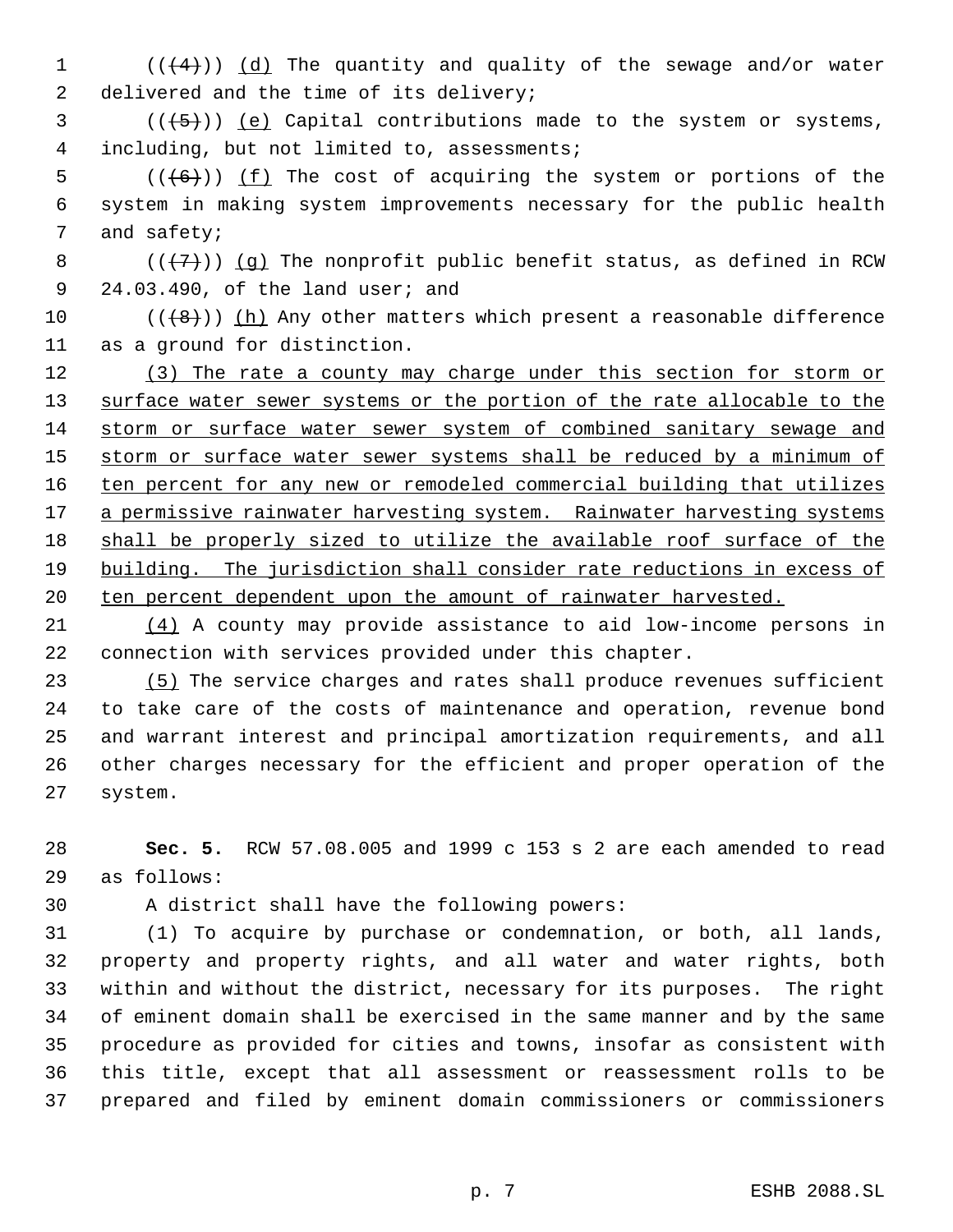appointed by the court shall be prepared and filed by the district, and the duties devolving upon the city treasurer are imposed upon the county treasurer;

 (2) To lease real or personal property necessary for its purposes for a term of years for which that leased property may reasonably be needed;

 (3) To construct, condemn and purchase, add to, maintain, and supply waterworks to furnish the district and inhabitants thereof and any other persons, both within and without the district, with an ample supply of water for all uses and purposes public and private with full authority to regulate and control the use, content, distribution, and price thereof in such a manner as is not in conflict with general law and may construct, acquire, or own buildings and other necessary district facilities. Where a customer connected to the district's system uses the water on an intermittent or transient basis, a district may charge for providing water service to such a customer, regardless of the amount of water, if any, used by the customer. District waterworks may include facilities which result in combined water supply and electric generation, if the electricity generated thereby is a byproduct of the water supply system. That electricity may be used by the district or sold to any entity authorized by law to use or distribute electricity. Electricity is deemed a byproduct when the electrical generation is subordinate to the primary purpose of water supply. For such purposes, a district may take, condemn and purchase, acquire, and retain water from any public or navigable lake, river or watercourse, or any underflowing water, and by means of aqueducts or pipeline conduct the same throughout the district and any city or town therein and carry it along and upon public highways, roads, and streets, within and without such district. For the purpose of constructing or laying aqueducts or pipelines, dams, or waterworks or other necessary structures in storing and retaining water or for any other lawful purpose such district may occupy the beds and shores up to the high water mark of any such lake, river, or other watercourse, and may acquire by purchase or condemnation such property or property rights or privileges as may be necessary to protect its water supply from pollution. For the purposes of waterworks which include facilities for the generation of electricity as a byproduct, nothing in this section may be construed to authorize a district to condemn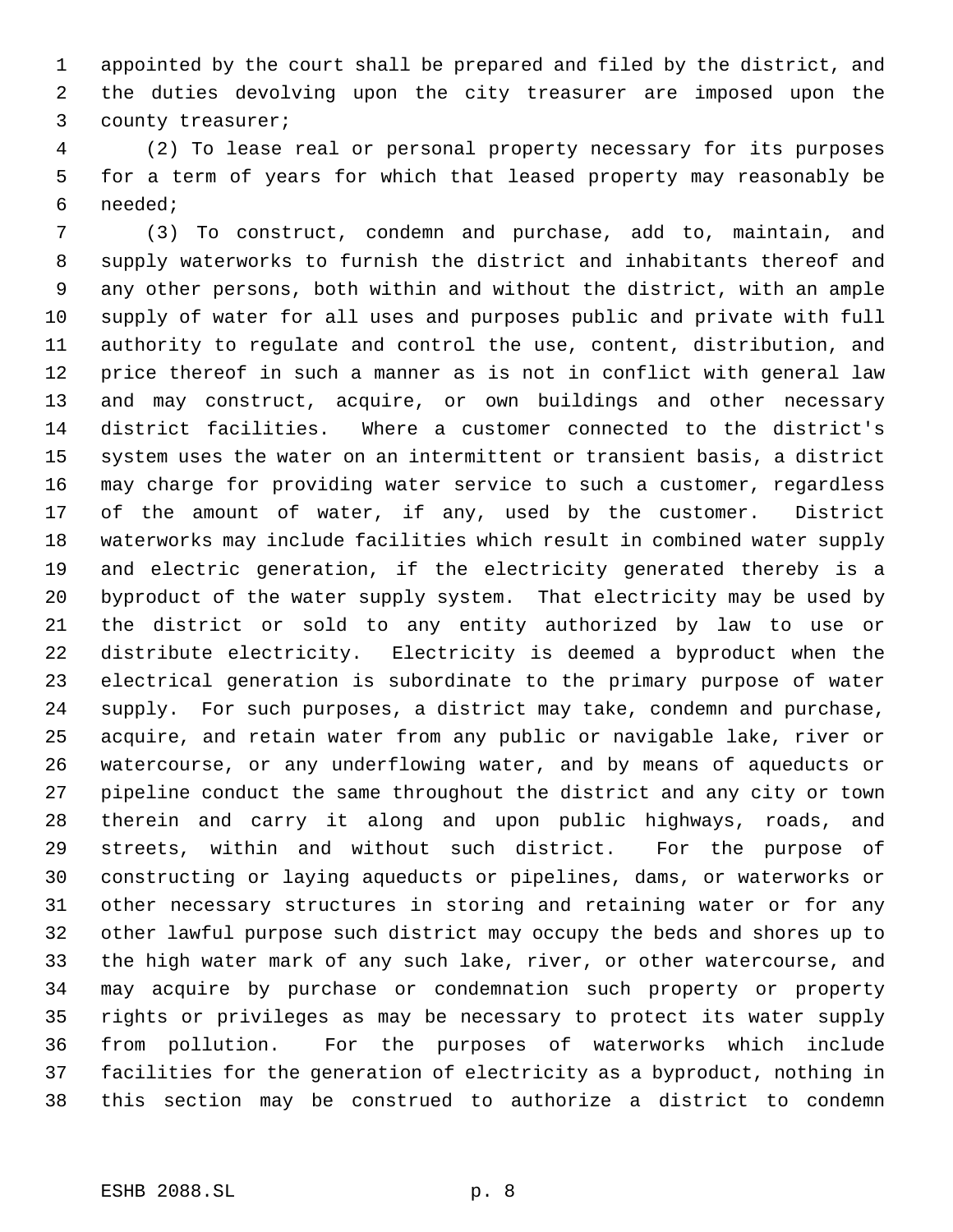electric generating, transmission, or distribution rights or facilities of entities authorized by law to distribute electricity, or to acquire such rights or facilities without the consent of the owner;

 (4) To purchase and take water from any municipal corporation, private person, or entity. A district contiguous to Canada may contract with a Canadian corporation for the purchase of water and for the construction, purchase, maintenance, and supply of waterworks to furnish the district and inhabitants thereof and residents of Canada with an ample supply of water under the terms approved by the board of commissioners;

 (5) To construct, condemn and purchase, add to, maintain, and operate systems of sewers for the purpose of furnishing the district, the inhabitants thereof, and persons outside the district with an adequate system of sewers for all uses and purposes, public and private, including but not limited to on-site sewage disposal facilities, approved septic tanks or approved septic tank systems, on- site sanitary sewerage systems, inspection services and maintenance services for private and public on-site systems, point and nonpoint water pollution monitoring programs that are directly related to the sewerage facilities and programs operated by a district, other facilities, programs, and systems for the collection, interception, treatment, and disposal of wastewater, and for the control of pollution from wastewater with full authority to regulate the use and operation thereof and the service rates to be charged. Under this chapter, after July 1, 1998, any requirements for pumping the septic tank of an on- site sewage system should be based, among other things, on actual measurement of accumulation of sludge and scum by a trained inspector, trained owner's agent, or trained owner. Training must occur in a program approved by the state board of health or by a local health officer. Sewage facilities may include facilities which result in combined sewage disposal or treatment and electric generation, except that the electricity generated thereby is a byproduct of the system of sewers. Such electricity may be used by the district or sold to any entity authorized by law to distribute electricity. Electricity is deemed a byproduct when the electrical generation is subordinate to the primary purpose of sewage disposal or treatment. For such purposes a district may conduct sewage throughout the district and throughout other political subdivisions within the district, and construct and lay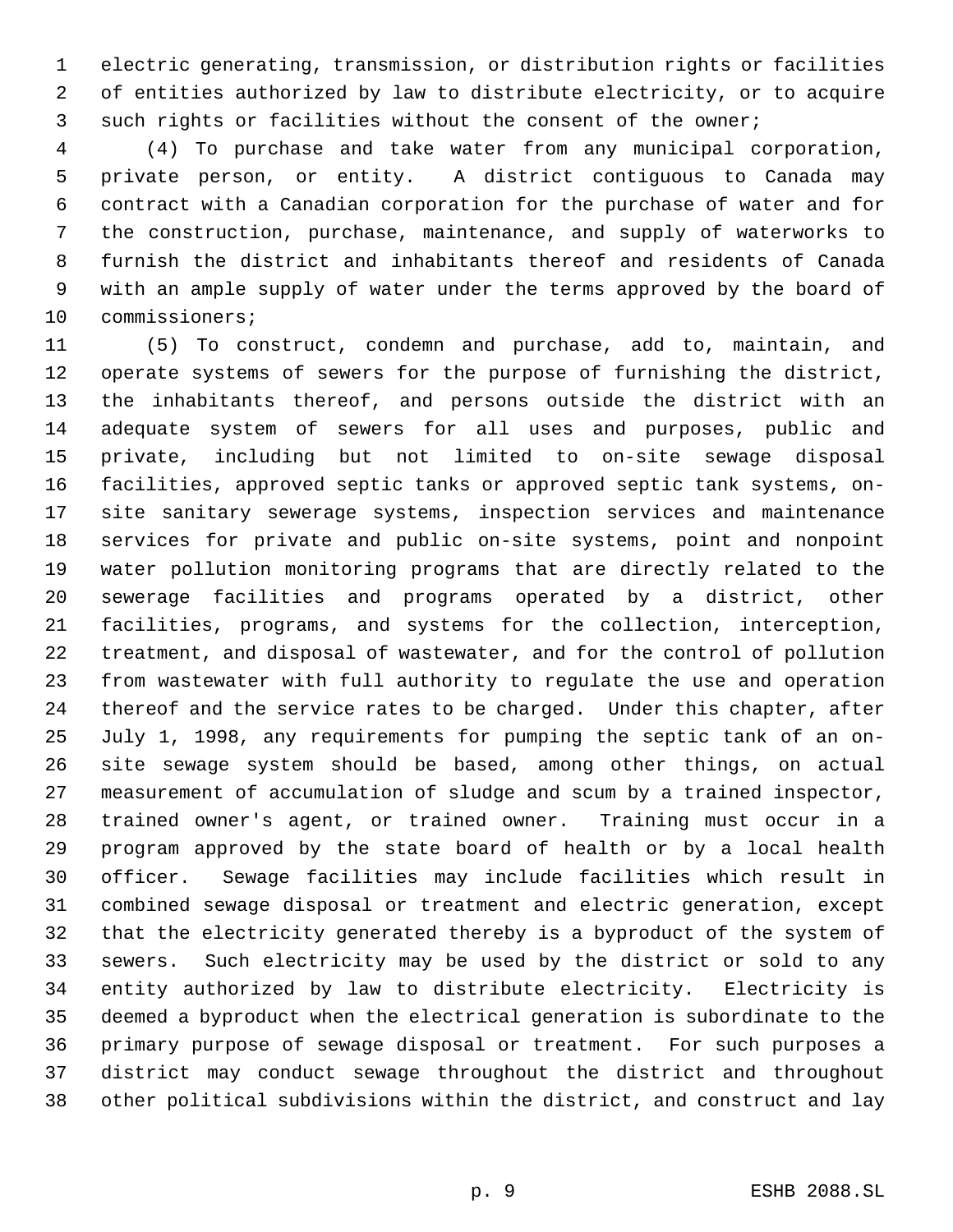sewer pipe along and upon public highways, roads, and streets, within and without the district, and condemn and purchase or acquire land and rights of way necessary for such sewer pipe. A district may erect sewage treatment plants within or without the district, and may acquire, by purchase or condemnation, properties or privileges necessary to be had to protect any lakes, rivers, or watercourses and also other areas of land from pollution from its sewers or its sewage treatment plant. For the purposes of sewage facilities which include facilities that result in combined sewage disposal or treatment and electric generation where the electric generation is a byproduct, nothing in this section may be construed to authorize a district to condemn electric generating, transmission, or distribution rights or facilities of entities authorized by law to distribute electricity, or to acquire such rights or facilities without the consent of the owners; (6)(a) To construct, condemn and purchase, add to, maintain, and

 operate systems of drainage for the benefit and use of the district, the inhabitants thereof, and persons outside the district with an adequate system of drainage, including but not limited to facilities and systems for the collection, interception, treatment, and disposal of storm or surface waters, and for the protection, preservation, and rehabilitation of surface and underground waters, and drainage facilities for public highways, streets, and roads, with full authority 23 to regulate the use and operation thereof and, except as provided in 24 (b) of this subsection, the service rates to be charged.

 (b) The rate a district may charge under this section for storm or surface water sewer systems or the portion of the rate allocable to the 27 storm or surface water sewer system of combined sanitary sewage and storm or surface water sewer systems shall be reduced by a minimum of ten percent for any new or remodeled commercial building that utilizes a permissive rainwater harvesting system. Rainwater harvesting systems shall be properly sized to utilize the available roof surface of the building. The jurisdiction shall consider rate reductions in excess of ten percent dependent upon the amount of rainwater harvested.

 (c) Drainage facilities may include natural systems. Drainage facilities may include facilities which result in combined drainage facilities and electric generation, except that the electricity generated thereby is a byproduct of the drainage system. Such electricity may be used by the district or sold to any entity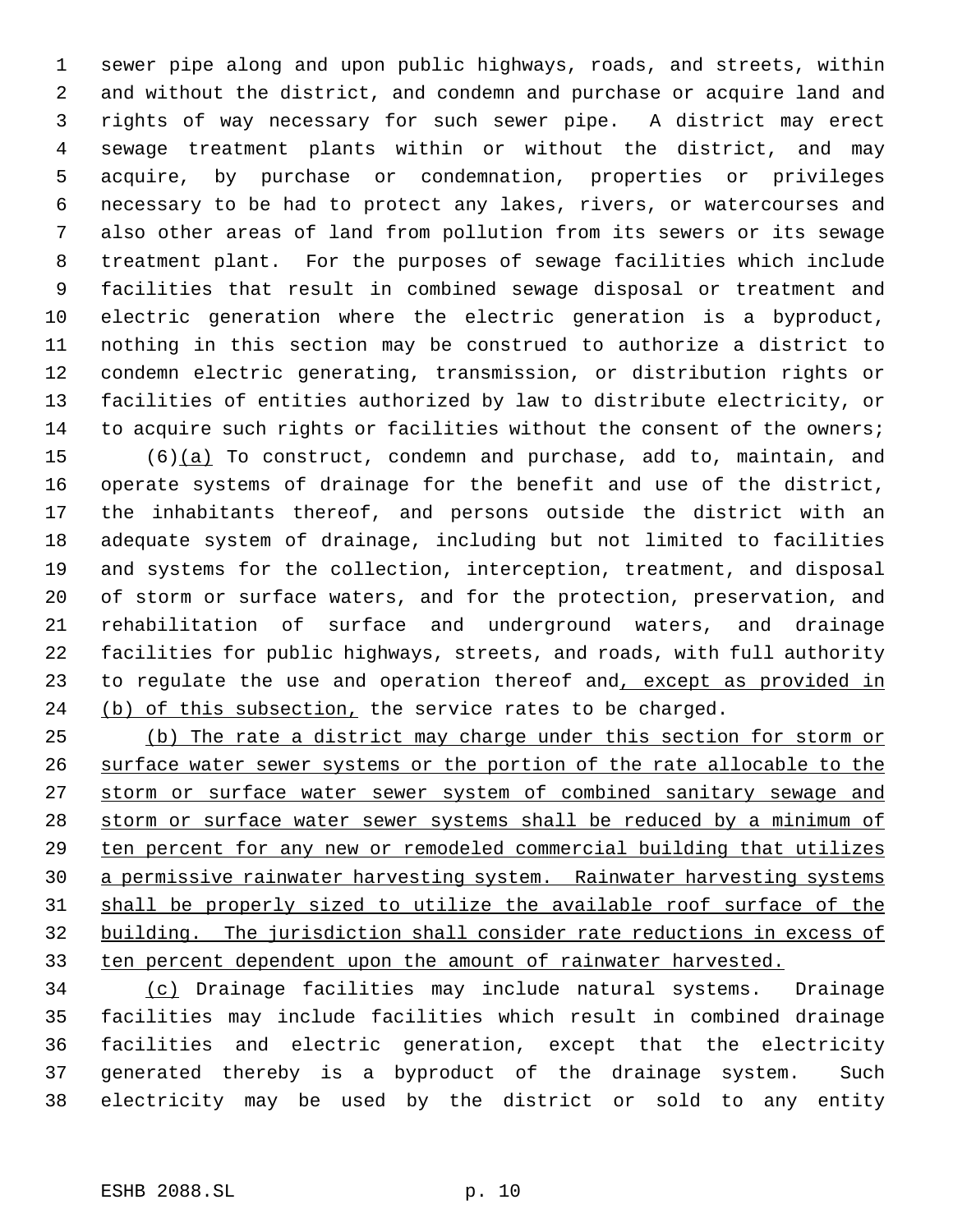authorized by law to distribute electricity. Electricity is deemed a byproduct when the electrical generation is subordinate to the primary purpose of drainage collection, disposal, and treatment. For such purposes, a district may conduct storm or surface water throughout the district and throughout other political subdivisions within the district, construct and lay drainage pipe and culverts along and upon public highways, roads, and streets, within and without the district, and condemn and purchase or acquire land and rights of way necessary for such drainage systems. A district may provide or erect facilities and improvements for the treatment and disposal of storm or surface water within or without the district, and may acquire, by purchase or condemnation, properties or privileges necessary to be had to protect any lakes, rivers, or watercourses and also other areas of land from pollution from storm or surface waters. For the purposes of drainage facilities which include facilities that also generate electricity as a byproduct, nothing in this section may be construed to authorize a district to condemn electric generating, transmission, or distribution rights or facilities of entities authorized by law to distribute electricity, or to acquire such rights or facilities without the consent of the owners;

 (7) To construct, condemn, acquire, and own buildings and other necessary district facilities;

 (8) To compel all property owners within the district located within an area served by the district's system of sewers to connect their private drain and sewer systems with the district's system under such penalty as the commissioners shall prescribe by resolution. The district may for such purpose enter upon private property and connect the private drains or sewers with the district system and the cost thereof shall be charged against the property owner and shall be a lien upon property served;

 (9) Where a district contains within its borders, abuts, or is located adjacent to any lake, stream, ground water as defined by RCW 90.44.035, or other waterway within the state of Washington, to provide for the reduction, minimization, or elimination of pollutants from those waters in accordance with the district's comprehensive plan, and to issue general obligation bonds, revenue bonds, local improvement district bonds, or utility local improvement bonds for the purpose of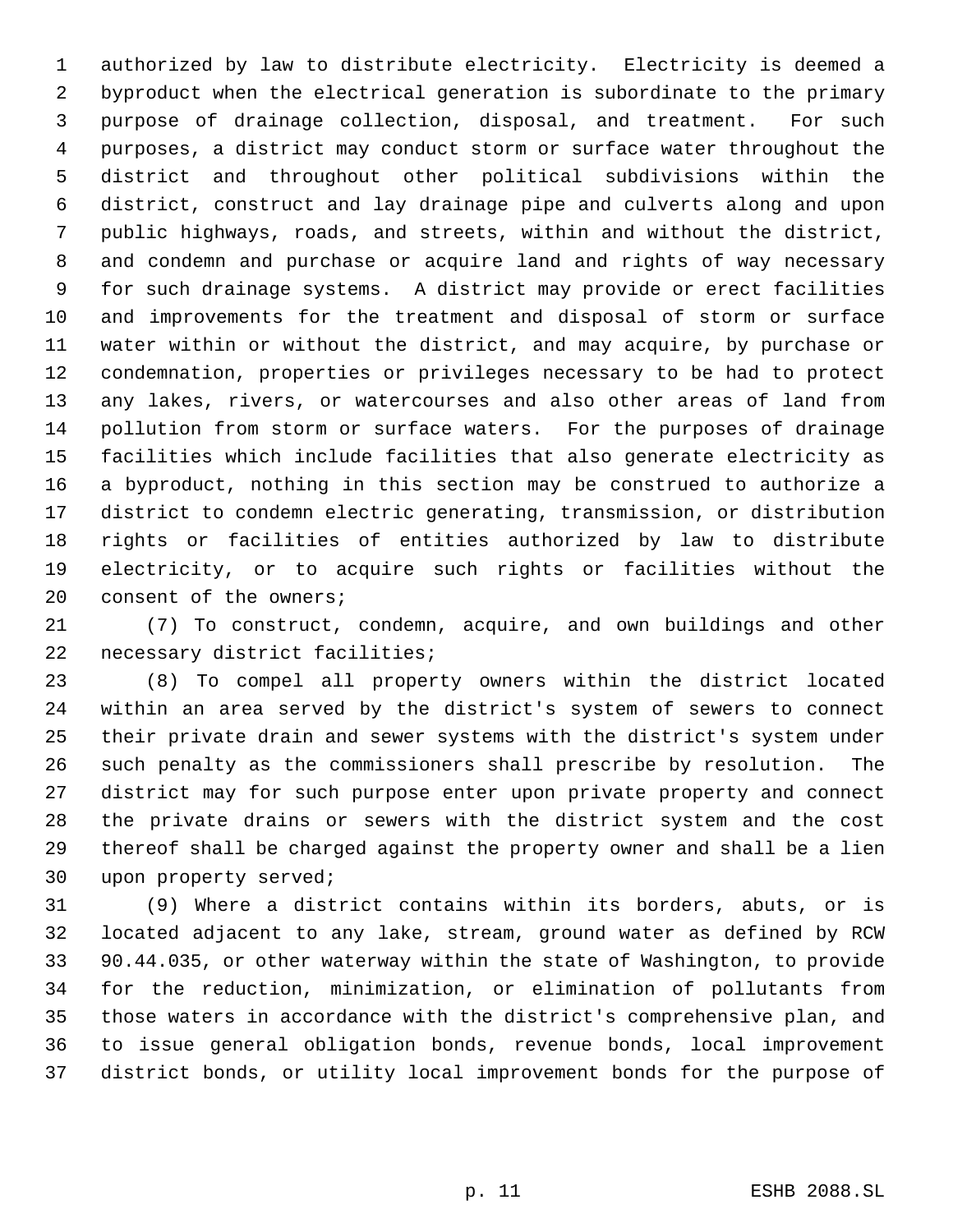paying all or any part of the cost of reducing, minimizing, or 2 eliminating the pollutants from these waters;

 (10) Subject to subsection (6) of this section, to fix rates and charges for water, sewer, and drain service supplied and to charge property owners seeking to connect to the district's systems, as a condition to granting the right to so connect, in addition to the cost of the connection, such reasonable connection charge as the board of commissioners shall determine to be proper in order that those property owners shall bear their equitable share of the cost of the system. For the purposes of calculating a connection charge, the board of commissioners shall determine the pro rata share of the cost of existing facilities and facilities planned for construction within the next ten years and contained in an adopted comprehensive plan and other costs borne by the district which are directly attributable to the improvements required by property owners seeking to connect to the system. The cost of existing facilities shall not include those portions of the system which have been donated or which have been paid for by grants. The connection charge may include interest charges applied from the date of construction of the system until the connection, or for a period not to exceed ten years, whichever is shorter, at a rate commensurate with the rate of interest applicable to the district at the time of construction or major rehabilitation of the system, or at the time of installation of the lines to which the property owner is seeking to connect. A district may permit payment of the cost of connection and the reasonable connection charge to be paid with interest in installments over a period not exceeding fifteen years. The county treasurer may charge and collect a fee of three dollars for each year for the treasurer's services. Those fees shall be a charge to be included as part of each annual installment, and shall be credited to the county current expense fund by the county treasurer. Revenues from connection charges excluding permit fees are to be considered payments in aid of construction as defined by department of revenue rule. Rates or charges for on-site inspection and maintenance services may not be imposed under this chapter on the development, construction, or reconstruction of property.

 Before adopting on-site inspection and maintenance utility services, or incorporating residences into an on-site inspection and maintenance or sewer utility under this chapter, notification must be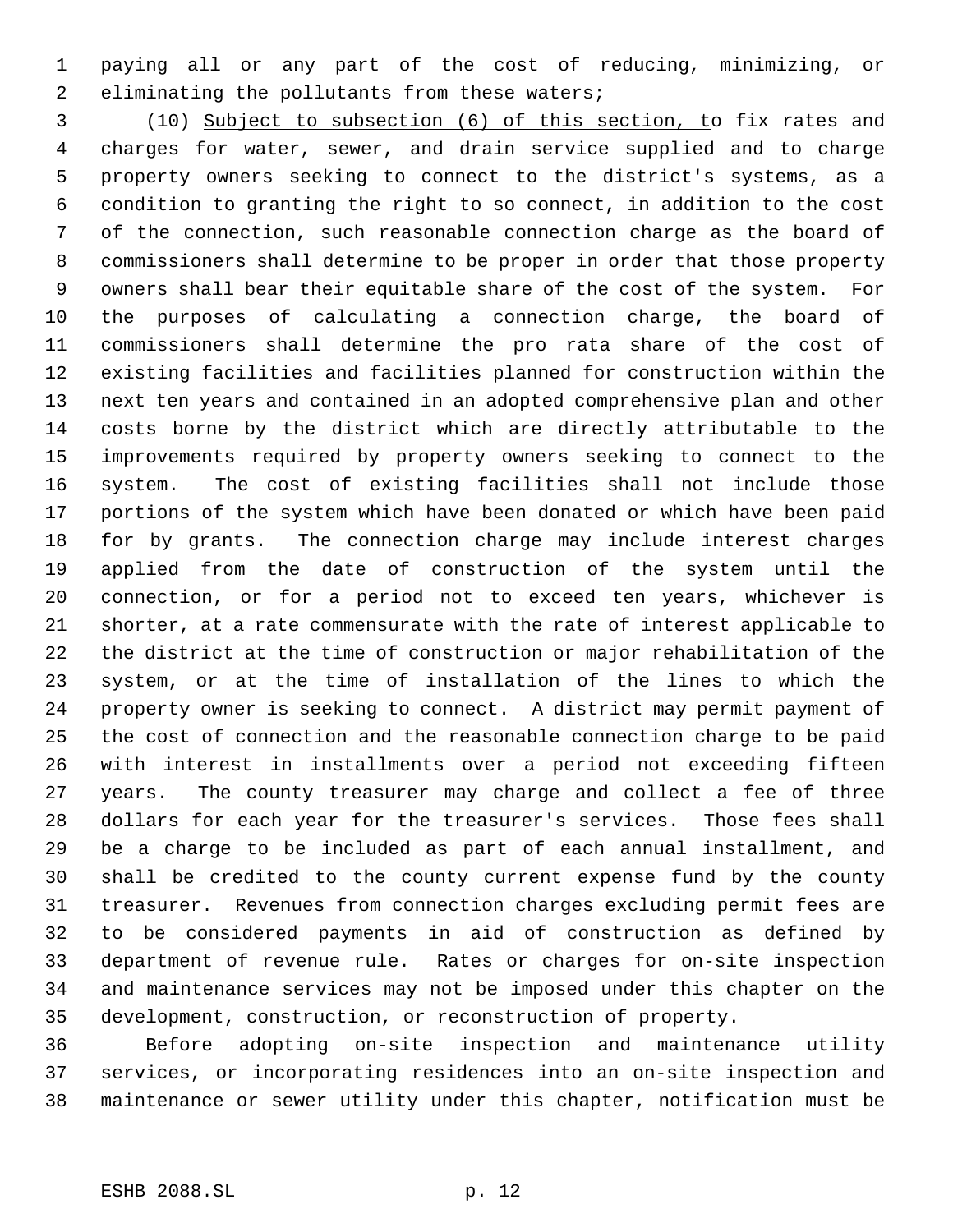provided, prior to the applicable public hearing, to all residences within the proposed service area that have on-site systems permitted by the local health officer. The notice must clearly state that the residence is within the proposed service area and must provide information on estimated rates or charges that may be imposed for the service.

 A water-sewer district shall not provide on-site sewage system inspection, pumping services, or other maintenance or repair services under this section using water-sewer district employees unless the on- site system is connected by a publicly owned collection system to the water-sewer district's sewerage system, and the on-site system represents the first step in the sewage disposal process.

 Except as otherwise provided in RCW 90.03.525, any public entity and public property, including the state of Washington and state property, shall be subject to rates and charges for sewer, water, storm water control, drainage, and street lighting facilities to the same extent private persons and private property are subject to those rates and charges that are imposed by districts. In setting those rates and charges, consideration may be made of in-kind services, such as stream improvements or donation of property;

 (11) To contract with individuals, associations and corporations, 22 the state of Washington, and the United States;

 (12) To employ such persons as are needed to carry out the district's purposes and fix salaries and any bond requirements for those employees;

 (13) To contract for the provision of engineering, legal, and other professional services as in the board of commissioner's discretion is necessary in carrying out their duties;

29 (14) To sue and be sued;

 (15) To loan and borrow funds and to issue bonds and instruments evidencing indebtedness under chapter 57.20 RCW and other applicable laws;

 (16) To transfer funds, real or personal property, property interests, or services subject to RCW 57.08.015;

 (17) To levy taxes in accordance with this chapter and chapters 57.04 and 57.20 RCW;

(18) To provide for making local improvements and to levy and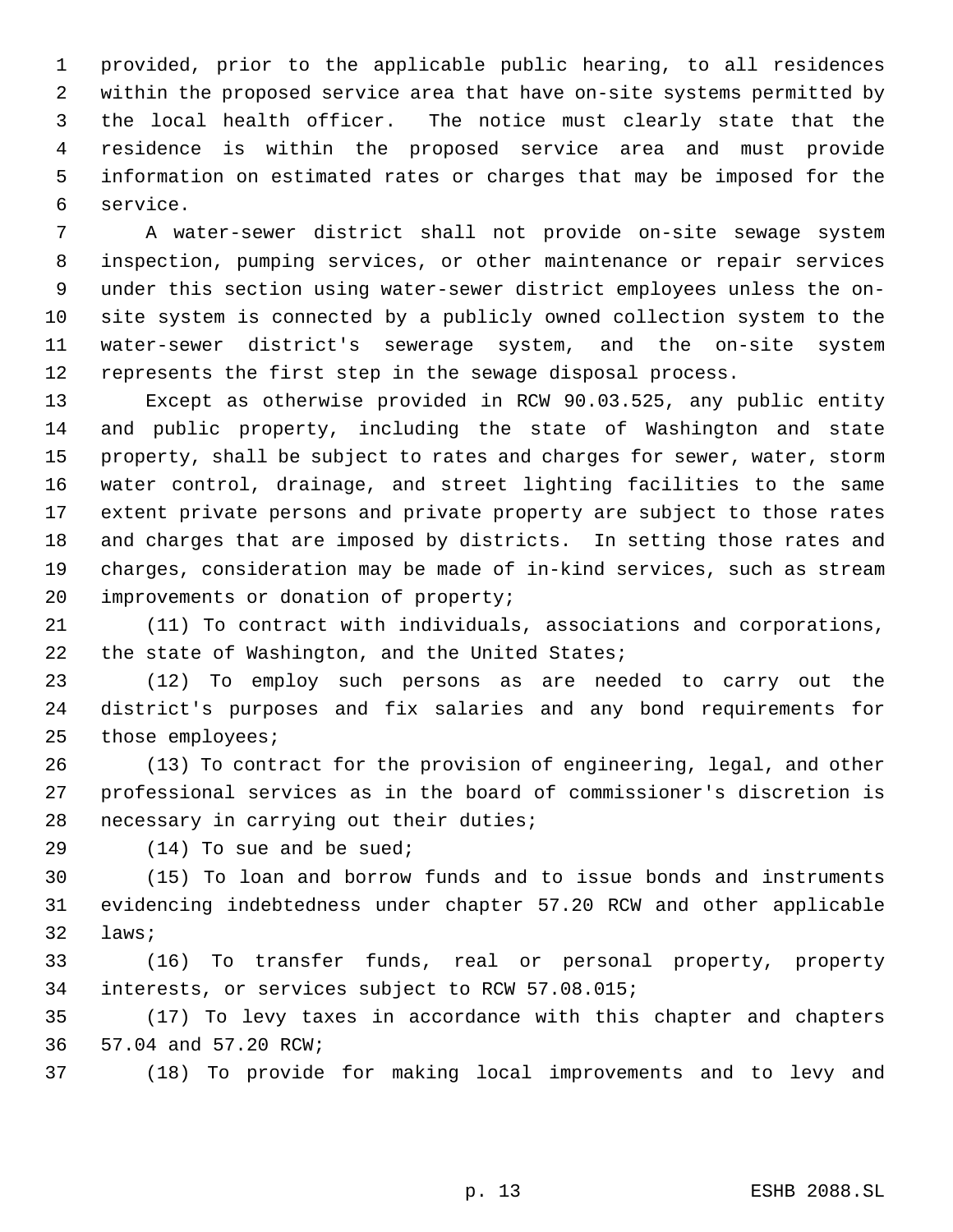collect special assessments on property benefitted thereby, and for paying for the same or any portion thereof in accordance with chapter 57.16 RCW;

(19) To establish street lighting systems under RCW 57.08.060;

 (20) To exercise such other powers as are granted to water-sewer districts by this title or other applicable laws; and

 (21) To exercise any of the powers granted to cities and counties with respect to the acquisition, construction, maintenance, operation of, and fixing rates and charges for waterworks and systems of sewerage and drainage.

 **Sec. 6.** RCW 57.08.081 and 1999 c 153 s 11 are each amended to read as follows:

 (1) Subject to RCW 57.08.005(6), the commissioners of any district shall provide for revenues by fixing rates and charges for furnishing sewer and drainage service and facilities to those to whom service is available or for providing water, such rates and charges to be fixed as deemed necessary by the commissioners, so that uniform charges will be made for the same class of customer or service and facility. Rates and charges may be combined for the furnishing of more than one type of sewer or drainage service and facilities.

 (2) In classifying customers of such water, sewer, or drainage system, the board of commissioners may in its discretion consider any or all of the following factors: The difference in cost to various customers; the location of the various customers within and without the district; the difference in cost of maintenance, operation, repair, and replacement of the various parts of the system; the different character 27 of the service furnished various customers; the quantity and quality of the service and facility furnished; the time of its use; the achievement of water conservation goals and the discouragement of wasteful practices; capital contributions made to the system including but not limited to assessments; and any other matters which present a reasonable difference as a ground for distinction. Rates shall be established as deemed proper by the commissioners and as fixed by resolution and shall produce revenues sufficient to take care of the costs of maintenance and operation, revenue bond and warrant interest and principal amortization requirements, and all other charges necessary for efficient and proper operation of the system. Prior to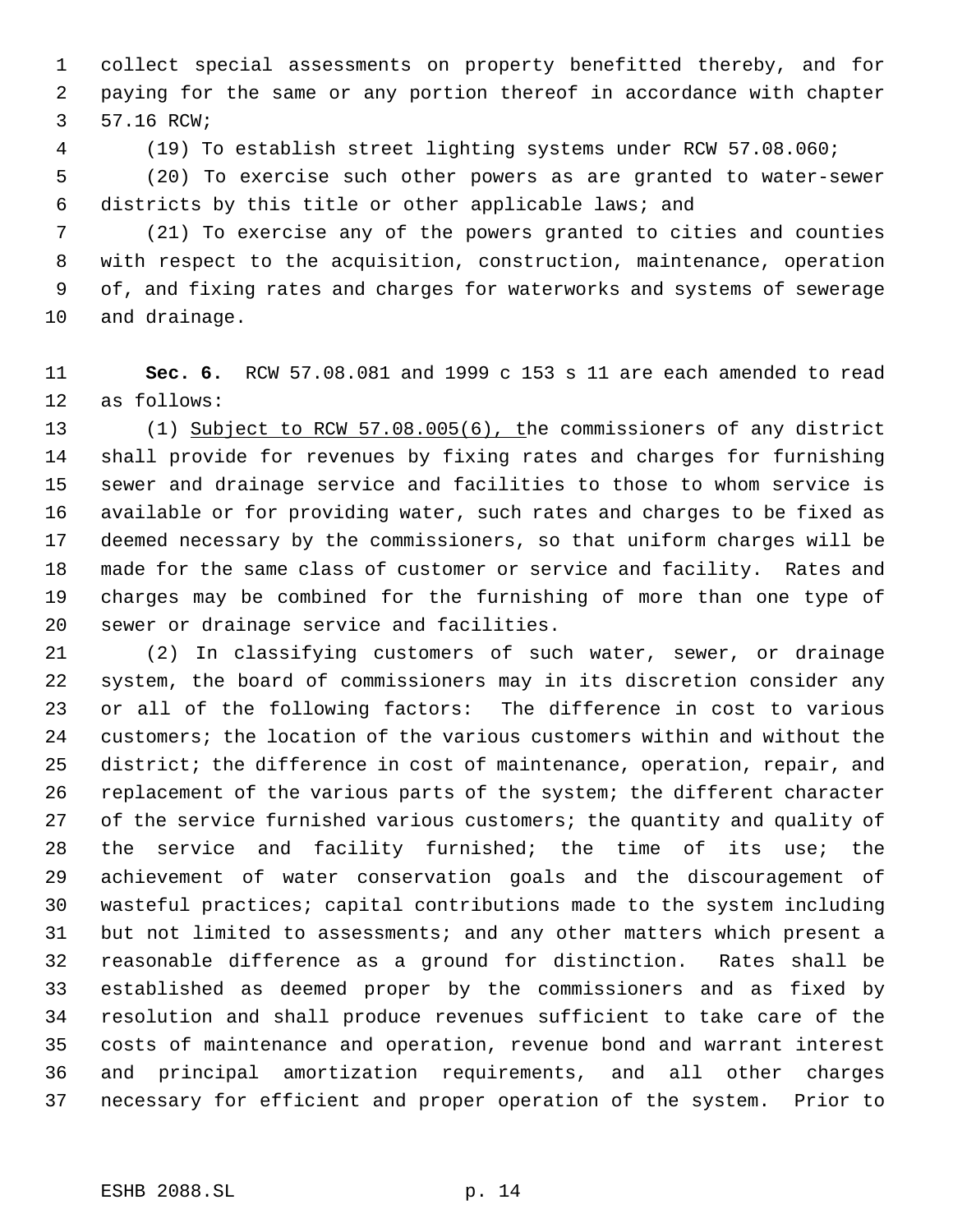furnishing services, a district may require a deposit to guarantee payment for services. However, failure to require a deposit does not affect the validity of any lien authorized by this section.

 (3) The commissioners shall enforce collection of connection charges, and rates and charges for water supplied against property owners connecting with the system or receiving such water, and for sewer and drainage services charged against property to which and its owners to whom the service is available, such charges being deemed charges against the property served, by addition of penalties of not more than ten percent thereof in case of failure to pay the charges at times fixed by resolution. The commissioners may provide by resolution that where either connection charges or rates and charges for services supplied are delinquent for any specified period of time, the district shall certify the delinquencies to the auditor of the county in which the real property is located, and the charges and any penalties added thereto and interest thereon at the rate of not more than the prime lending rate of the district's bank plus four percentage points per year shall be a lien against the property upon which the service was received, subject only to the lien for general taxes.

 (4) The district may, at any time after the connection charges or rates and charges for services supplied or available and penalties are delinquent for a period of sixty days, bring suit in foreclosure by civil action in the superior court of the county in which the real property is located. The court may allow, in addition to the costs and disbursements provided by statute, attorneys' fees, title search and report costs, and expenses as it adjudges reasonable. The action shall be in rem, and may be brought in the name of the district against an individual or against all of those who are delinquent in one action. The laws and rules of the court shall control as in other civil actions.

 (5) In addition to the right to foreclose provided in this section, the district may also cut off all or part of the service after charges for water or sewer service supplied or available are delinquent for a period of thirty days.

 (6) A district may determine how to apply partial payments on past due accounts.

 (7) A district may provide a real property owner or the owner's designee with duplicate bills for service to tenants, or may notify an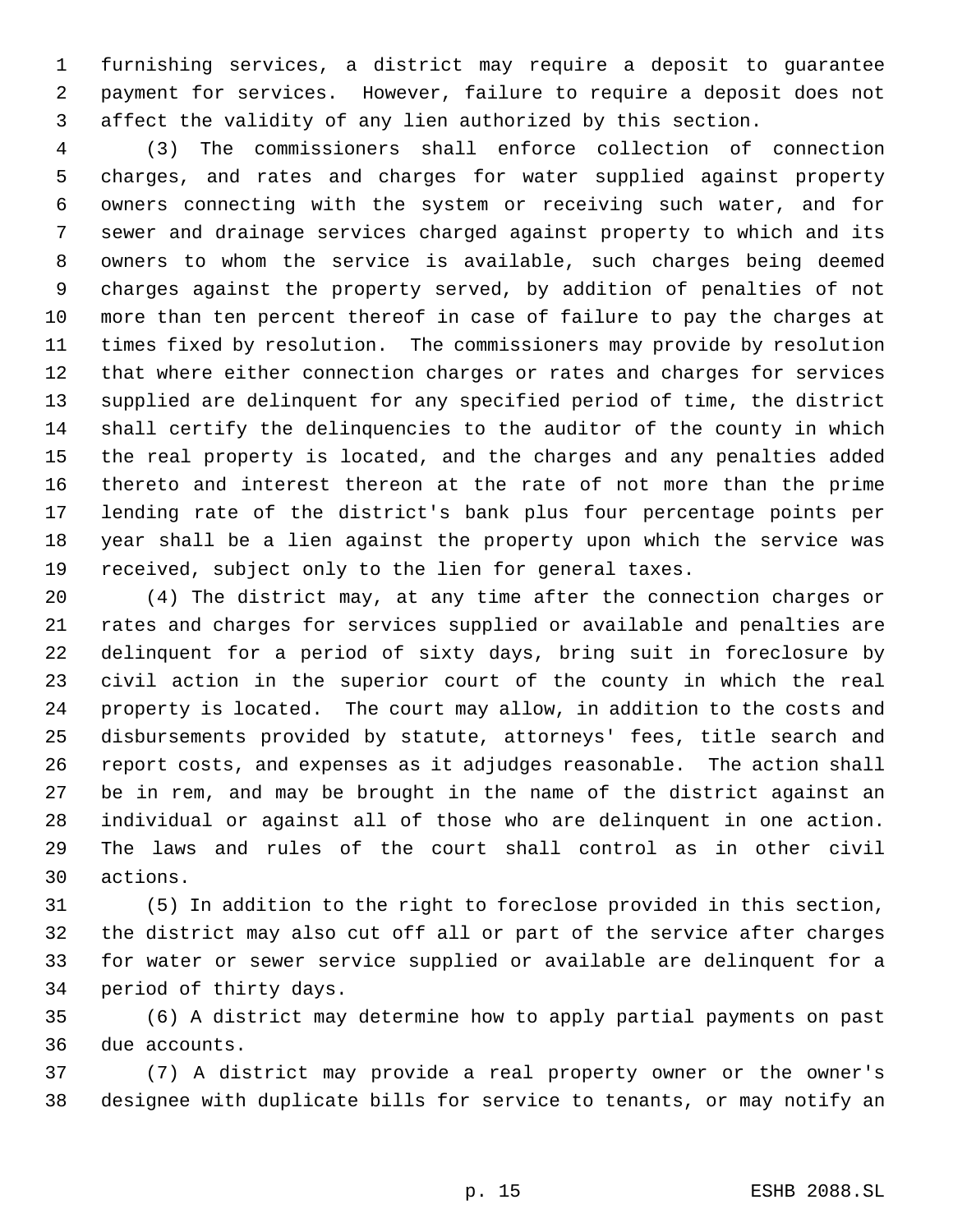owner or the owner's designee that a tenant's service account is delinquent. However, if an owner or the owner's designee notifies the district in writing that a property served by the district is a rental property, asks to be notified of a tenant's delinquency, and has provided, in writing, a complete and accurate mailing address, the district shall notify the owner or the owner's designee of a tenant's delinquency at the same time and in the same manner the district notifies the tenant of the tenant's delinquency or by mail. When a district provides a real property owner or the owner's designee with duplicates of tenant utility service bills or notice that a tenant's utility account is delinquent, the district shall notify the tenant that it is providing the duplicate bills or delinquency notice to the owner or the owner's designee. After January 1, 1999, if a district fails to notify the owner of a tenant's delinquency after receiving a written request to do so and after receiving the other information required by this subsection (7), the district shall have no lien against the premises for the tenant's delinquent and unpaid charges.

 **Sec. 7.** RCW 84.33.210 and 2001 c 249 s 6 are each amended to read as follows:

 (1) Any land that is designated as forest land under this chapter at the earlier of the times the legislative authority of a local government adopts a resolution, ordinance, or legislative act (a) to create a local improvement district, in which the land is included or would have been included but for the designation, or (b) to approve or confirm a final special benefit assessment roll relating to a sanitary or storm sewerage system, domestic water supply or distribution system, or road construction or improvement, which roll would have included the land but for the designation, shall be exempt from special benefit 29 assessments  $((\theta \cdot \mathbf{r}))_L$  charges in lieu of assessment, or rates and charges for storm water control facilities under RCW 36.89.080 for such purposes as long as that land remains designated as forest land, except as otherwise provided in RCW 84.33.250.

 (2) Whenever a local government creates a local improvement district, the levying, collection, and enforcement of assessments shall be in the manner and subject to the same procedures and limitations as are provided under the law concerning the initiation and formation of local improvement districts for the particular local government.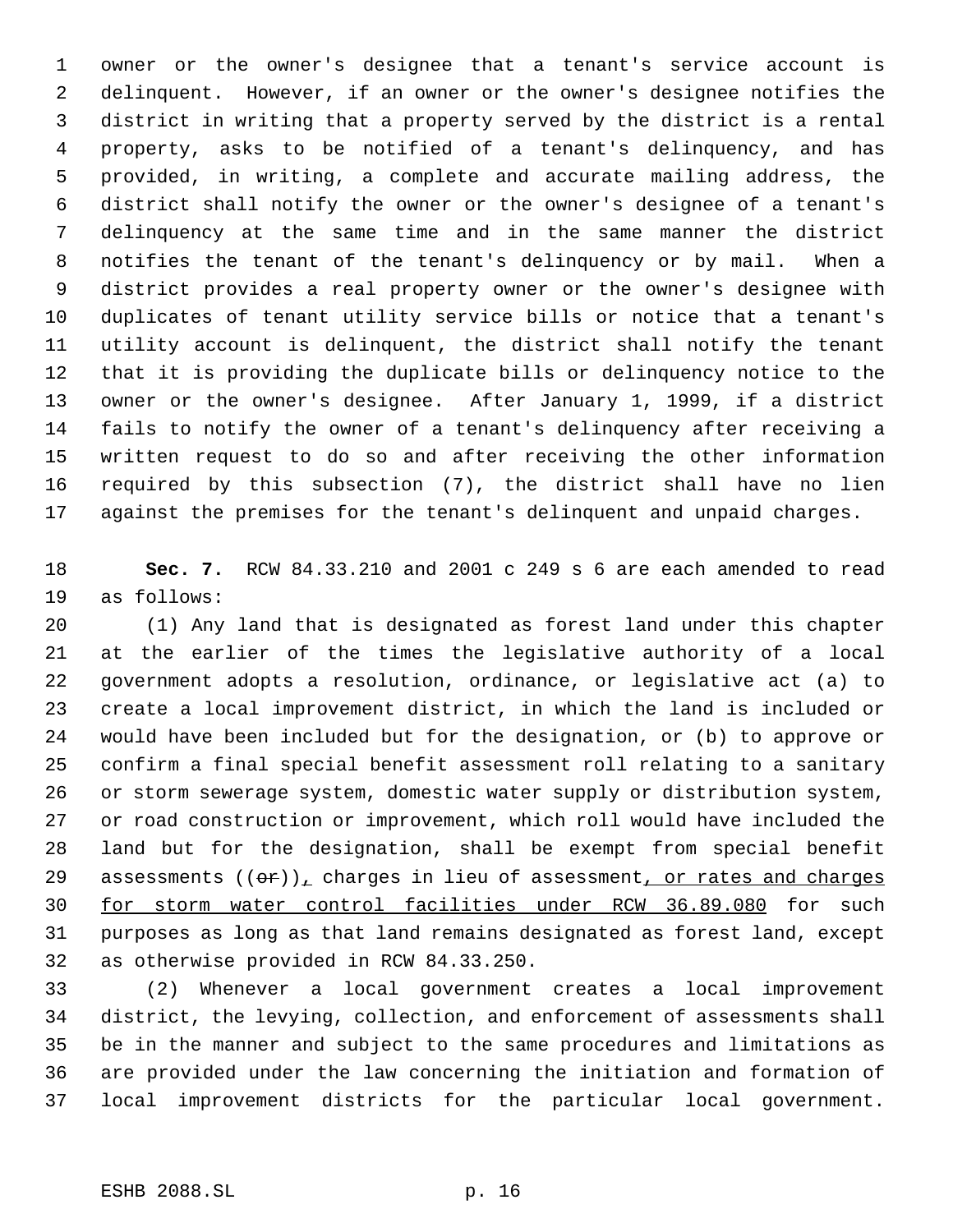Notice of the creation of a local improvement district that includes designated forest land shall be filed with the assessor and the legislative authority of the county in which the land is located. The assessor, upon receiving notice of the creation of a local improvement district, shall send a notice to the owners of the designated forest lands listed on the tax rolls of the applicable treasurer of:

(a) The creation of the local improvement district;

8 (b) The exemption of that land from special benefit assessments;

 (c) The fact that the designated forest land may become subject to the special benefit assessments if the owner waives the exemption by filing a notarized document with the governing body of the local government creating the local improvement district before the confirmation of the final special benefit assessment roll; and

 (d) The potential liability, pursuant to RCW 84.33.220, if the exemption is not waived and the land is subsequently removed from designated forest land status.

 (3) When a local government approves and confirms a special benefit assessment roll, from which designated forest land has been exempted under this section, it shall file a notice of this action with the assessor and the legislative authority of the county in which the land is located and with the treasurer of that local government. The notice shall describe the action taken, the type of improvement involved, the land exempted, and the amount of the special benefit assessment that would have been levied against the land if it had not been exempted. The filing of the notice with the assessor and the treasurer of that local government shall constitute constructive notice to a purchaser or encumbrancer of the affected land, and every person whose conveyance or encumbrance is subsequently executed or subsequently recorded, that the exempt land is subject to the charges provided in RCW 84.33.220 and 84.33.230, if the land is removed from its designation as forest land.

 (4) The owner of the land exempted from special benefit assessments under this section may waive that exemption by filing a notarized document to that effect with the legislative authority of the local government upon receiving notice from said local government concerning the assessment roll hearing and before the local government confirms the final special benefit assessment roll. A copy of that waiver shall be filed by the local government with the assessor, but the failure to file this copy shall not affect the waiver.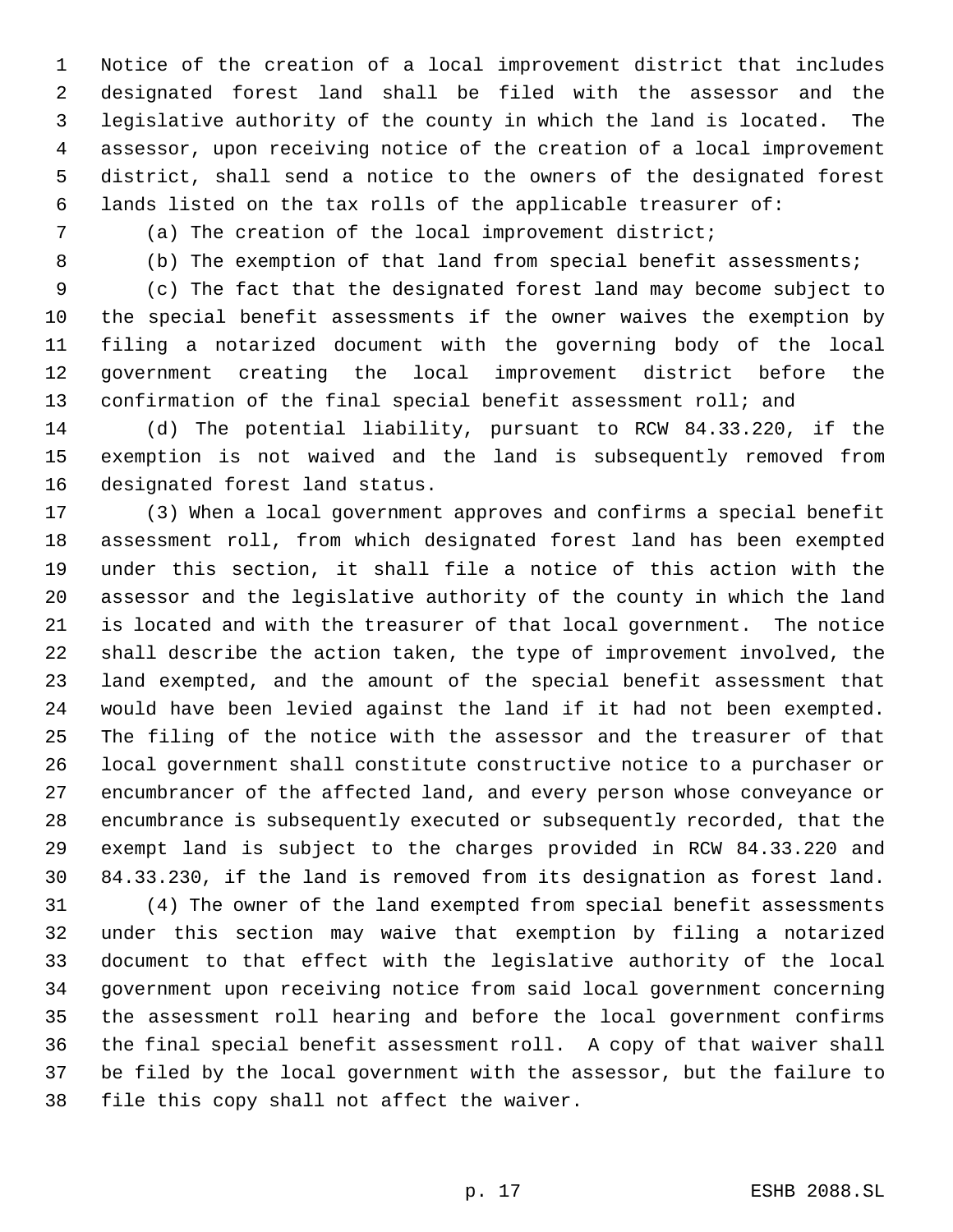(5) Except to the extent provided in RCW 84.33.250, the local government shall have no duty to furnish service from the improvement financed by the special benefit assessment to the exempted land.

 **Sec. 8.** RCW 86.15.160 and 1986 c 278 s 60 are each amended to read as follows:

For the purposes of this chapter the supervisors may authorize:

 (1) An annual excess ad valorem tax levy within any zone or participating zones when authorized by the voters of the zone or participating zones under RCW 84.52.052 and 84.52.054;

 (2) An assessment upon property, including state property, specially benefited by flood control improvements or storm water control improvements imposed under chapter 86.09 RCW;

 (3) Within any zone or participating zones an annual ad valorem property tax levy of not to exceed fifty cents per thousand dollars of assessed value when the levy will not take dollar rates that other taxing districts may lawfully claim and that will not cause the combined levies to exceed the constitutional and/or statutory limitations, and the additional levy, or any portion thereof, may also be made when dollar rates of other taxing units is released therefor by agreement with the other taxing units from their authorized levies;

 (4) A charge, under RCW 36.89.080, for the furnishing of service to those who are receiving or will receive benefits from storm water control facilities and who are contributing to an increase in surface water runoff. The rate or charge imposed under this section shall be 25 reduced by a minimum of ten percent for any new or remodeled commercial building that utilizes a permissive rainwater harvesting system. Rainwater harvesting systems shall be properly sized to utilize the available roof surface of the building. The jurisdiction shall consider rate reductions in excess of ten percent dependent upon the 30 amount of rainwater harvested;

 (5) Except as otherwise provided in RCW 90.03.525, any public entity and public property, including the state and state property, shall be liable for the charges to the same extent a private person and privately owned property is liable for the charges, and in setting these rates and charges, consideration may be made of in-kind services, such as stream improvements or donation of property;